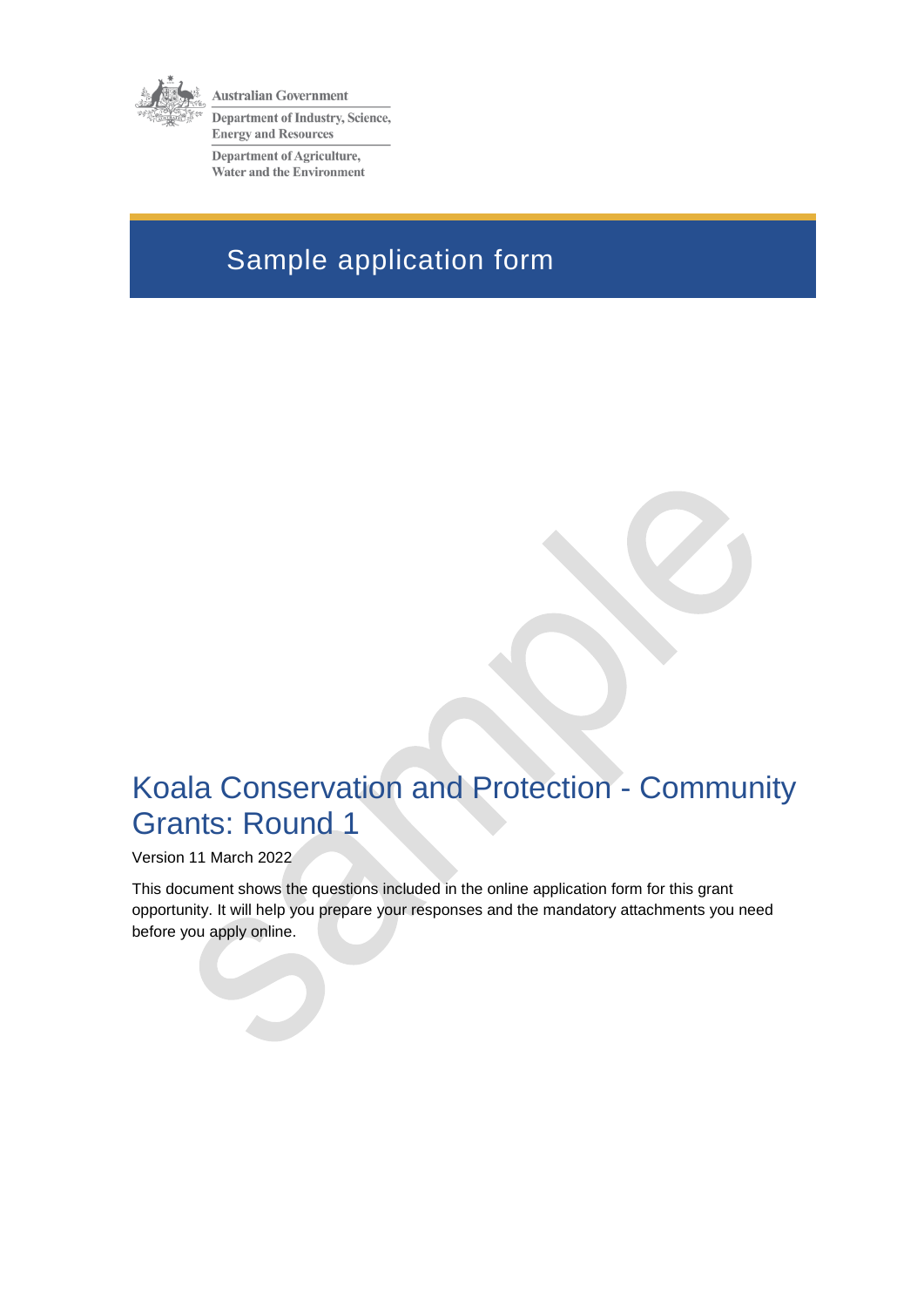## **Instructions**

The online form captures the information required by the department to assess and manage your application for services and funding.

The first page of the application page contains the following instructions.

### **Completing your application**

The application consists of separate pages as shown in the navigation menu on the left hand side of the portal page. You can navigate between pages using the menu or the buttons at the bottom of each page.

A red asterisk \* indicates a mandatory question. A warning message may appear if you have not completed all of the mandatory questions or if there is an issue with information you have entered.

### **Saving your responses**

You can save your changes at any time by using the Save button.

To prevent you losing your work you should save often. The portal will time out after 30 minutes if you do not save. Typing or moving your mouse does not reset the time out.

You must use the Save and Continue button to validate the information on each page. If you use the menu to navigate between pages, you will be prompted on the final page to go back and validate all of the information you have entered. A green tick indicates a validated page.

You can modify saved responses up until you submit your application.

### **Participants**

You may invite others to assist in completing your application via the application summary page. To do this:

- Select the Participants button
- Enter the details

An email will be sent to the participant inviting them to assist with your application.

### **Submitting your application**

You must complete every page of the application before you can submit.

You must also read and agree to the declaration which advises you of your responsibilities.

Check all your answers before you submit your application. After you submit, it will no longer be editable.

### **Internet browsers supported by the portal**

We recommend that you use the following browsers for optimum functionality:

- On Windows: The latest versions of Mozilla Firefox, Google Chrome and Microsoft Edge
- On Mac: The latest versions of Safari and Google Chrome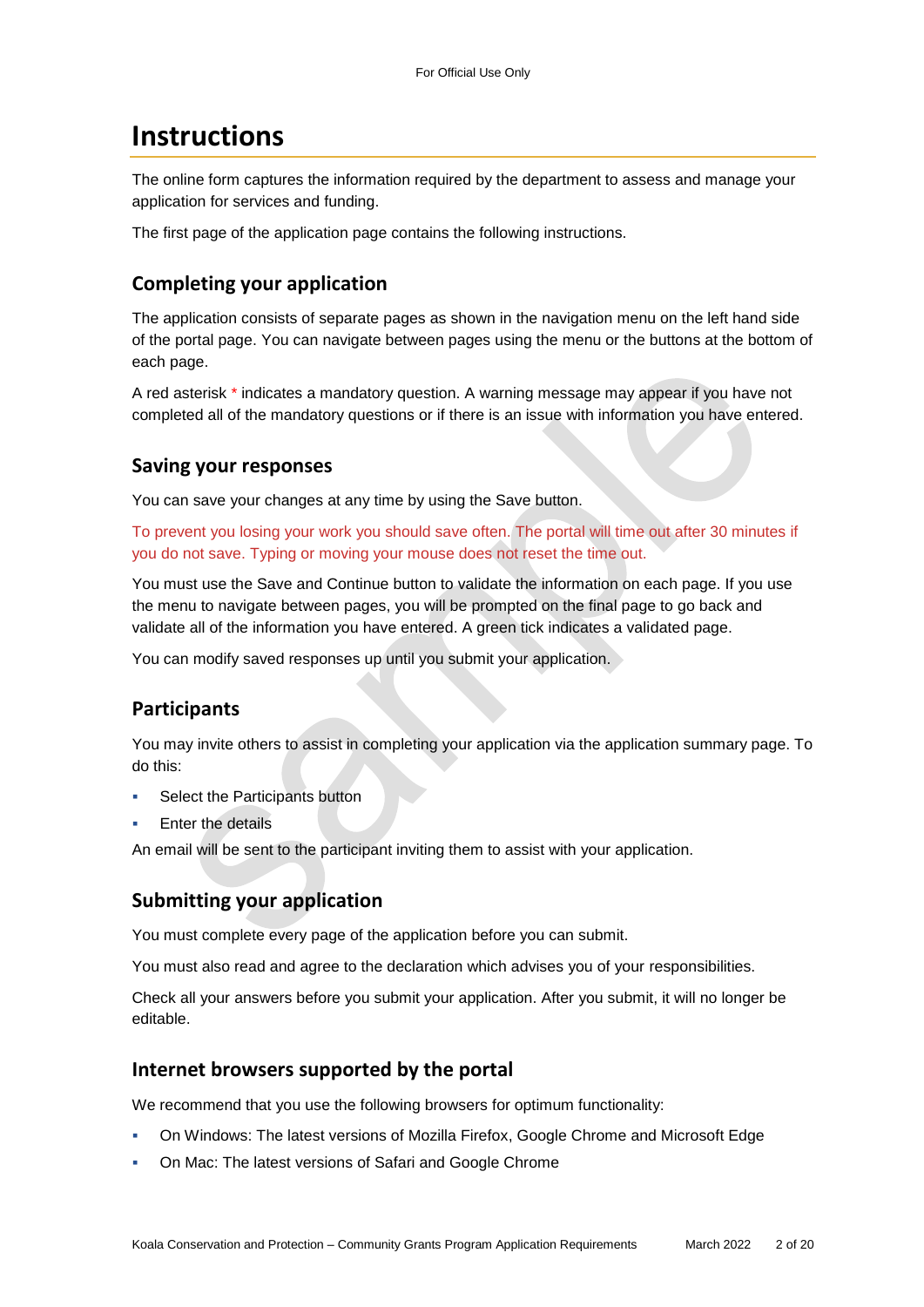### **Getting help**

If you require further assistance completing this form, **contact us** by email or web chat or on 13 28 46.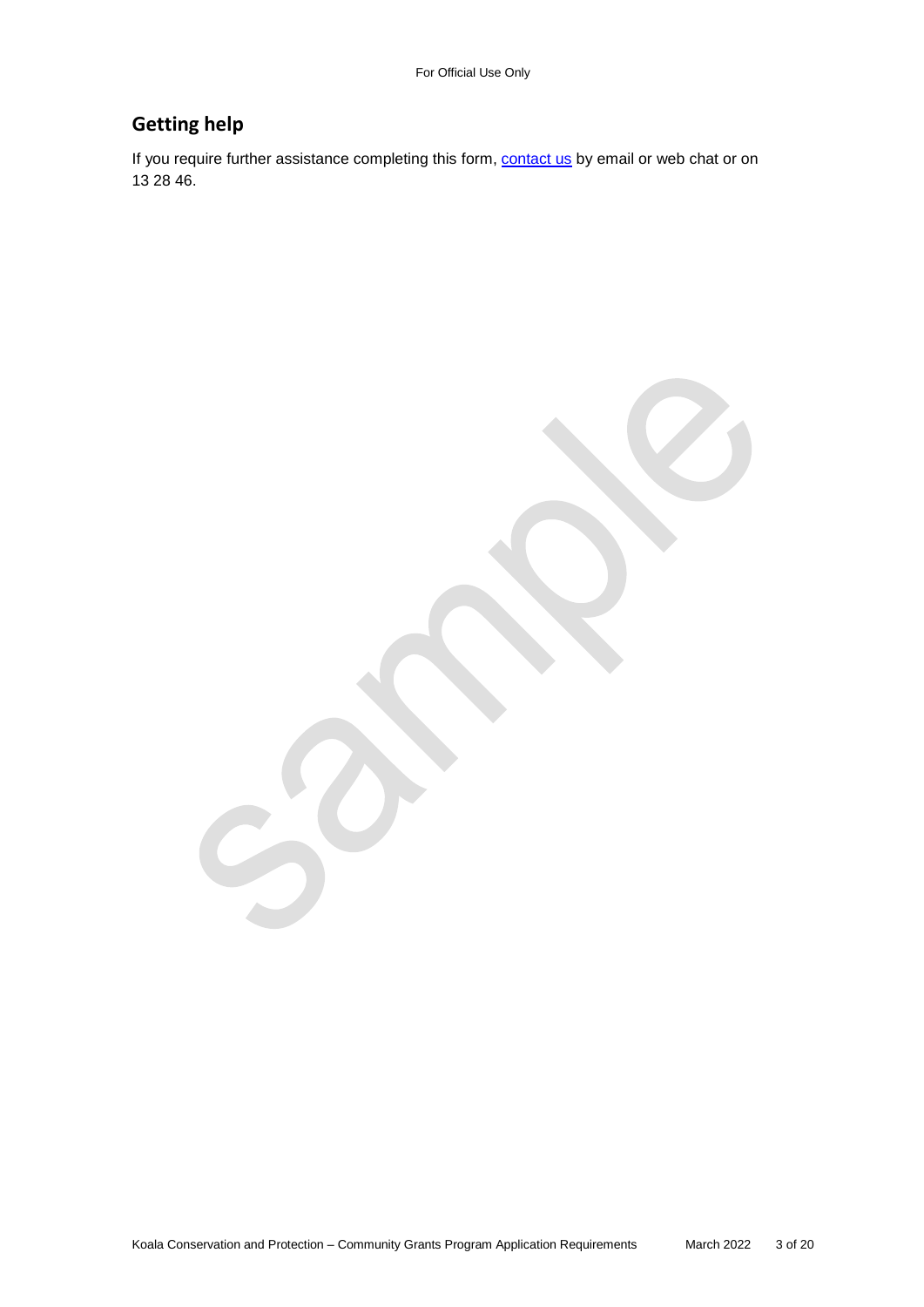# **A. Program selection**

Before you start your application, we need to first identify what type of entity is applying.*\**

*Some programs we offer allow entities without an ABN to apply. The form is designed to accommodate these entities. However for this grant opportunity, an ABN is mandatory. If you do*  not have an ABN this grant opportunity will not appear in the program selection at the bottom of the *first page and you will not be able to continue.*

If you are a trustee applying on behalf of a trust we will need details of both the trust and trustee.

Before you start you should have the following details ready if they are applicable to you.

- Australian Business Number (ABN)
	- or
- Australian Company Number (ACN)
- Indigenous Corporation Number
- Australian Registered Body Number
- Australian Registered Scheme Number
- Incorporated Association Registration
- Co-operative Registration Number
- Charity status
- Not for profit status

Where applicable, international organisations will need to provide

- country of registration
- registration number

If you do not have an ABN we will ask you why you do not have one. You should note the following.

*If you are entitled to an ABN and do not provide it to us, we will be required to withhold 47 per cent from any grant awarded. If you intend to apply for an ABN you should do so before starting your application as you cannot update these details in the application form. If you apply for an ABN after you start your application you will need to start again.*

### **A.1. Program selection**

You must select from a drop-down menu the program that you are applying for. If you have been provided with an Invitation code, you will be able to enter it here which will select the program for you. *\**

- Field 1 select Koala Conservation and Protection Community Grants: Round 1
- Field 2 select Koala Conservation and Protection Community Grants: Round 1

*When you have selected the program, the following text will appear.*

This grant opportunity will run over 2 years from 2022-23 to 2023-24.

The grant opportunity was announced as part of the Koala Conservation and Protection Package (Package). Up to \$5 million is available for this grant opportunity.

The objective of this program is to: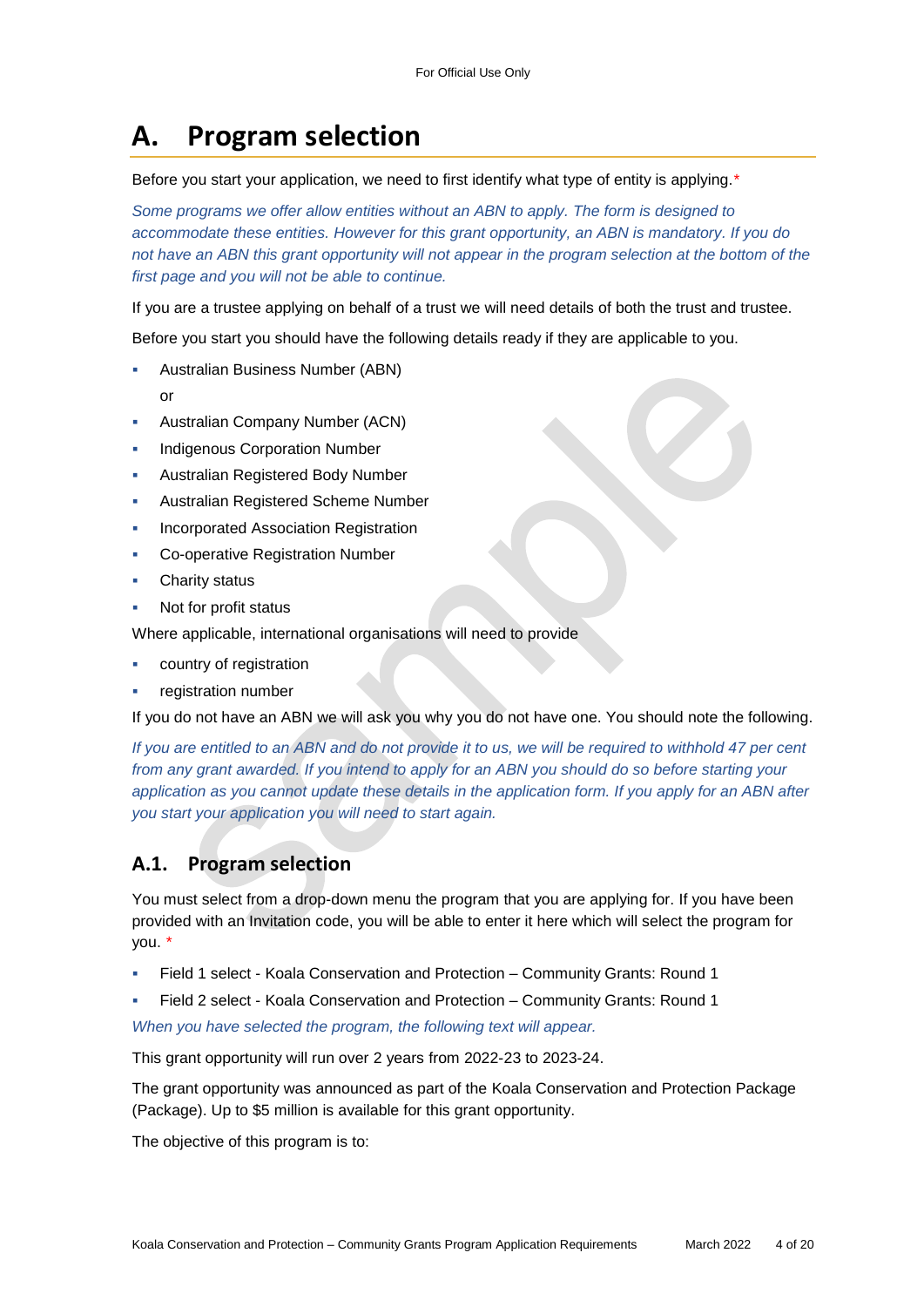support community-led conservation and recovery efforts to improve the trajectory of the listed Koala (combined populations of Queensland, New South Wales and the Australian Capital Territory).

The minimum is grant amount is \$50,000 and the maximum grant amount is \$200,000.

You should read the grant opportunity guidelines and sample grant agreements before filling out this application. We recommend you keep the guidelines open as you are completing your application so you can refer to them when providing your responses.

You may submit your application at any time up until 5.00pm AEST on 15 July 2022. Please take account of time zone differences when submitting your application.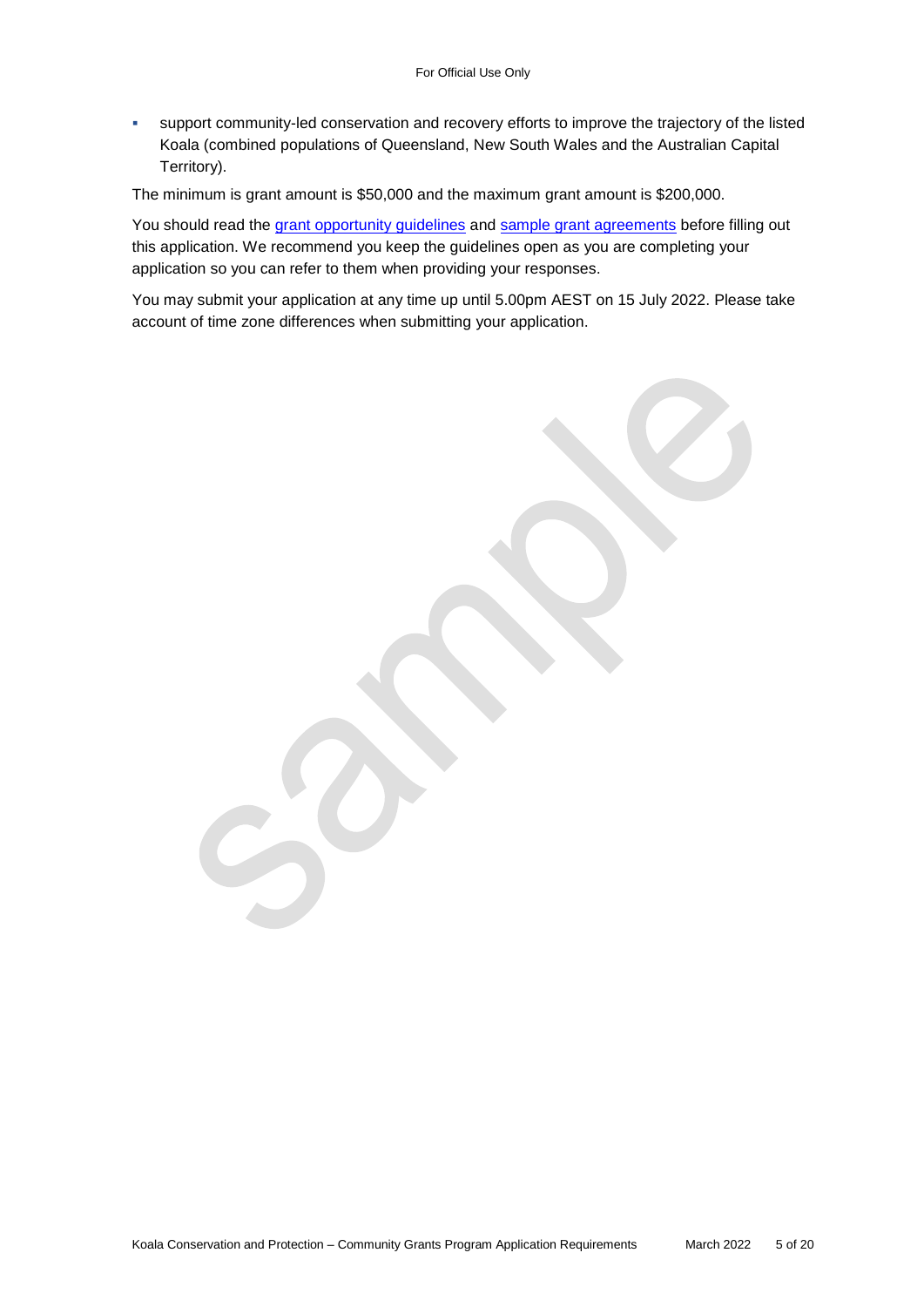## **B. Eligibility**

We will ask you the following questions to establish your eligibility for the Koala Conservation and Protection – Community Grants Program.

*Questions marked with an asterisk are mandatory.* 

*You must select one of the eligible options from a drop down menu to proceed to next question.*

Select which type of entity your organisation is. \*

- **an entity incorporated in Australia**
- an Aboriginal and Torres Strait Islander Corporation registered under the *Corporations (Aboriginal and Torres Strait Islander) Act 2006* (Cth)
- a co-operative
- a regional National Resource Management (NRM) organisation supporting a project that is delivered by, or directly engages with, local community groups
- an incorporated not for profit organisation, including incorporated Indigenous not-for-profit organisations
- an incorporated trustee on behalf of a trust
- an Australian local government agency or body as defined in the guidelines.

#### *You must answer yes to proceed to next section.*

Does your project application meet all of these criteria? *\** We can only accept applications which:

- have at least \$50,000 in eligible expenditure
- **•** have identified that the listed Koala (combined populations of Queensland, New South Wales and the Australian Capital Territory) will benefit from your project activities
- **•** provide with your application the required documents outlined under section 7.1
- **•** provide a letter of support from each project partner where the application is a joint application (refer to section 7.2)
- are able to provide a current letter of support for your project prior to commencement of on ground works from the site or landowner, if you are not the site or landowner
- are able to provide a letter of support for your project prior to commencement of on ground works from relevant Traditional Owners or Indigenous organisations with landowning/management rights or responsibilities, or with these rights being determined, if their support is required
- declare that your proposed project does not duplicate other government-funded management actions that are already underway in the location you are proposing to undertake activities.

#### *You must answer yes to proceed to next section.*

Is your project aimed at supporting efforts to improve the trajectory of the Koala combined populations of Queensland, New South Wales and the Australian Capital Territory?\*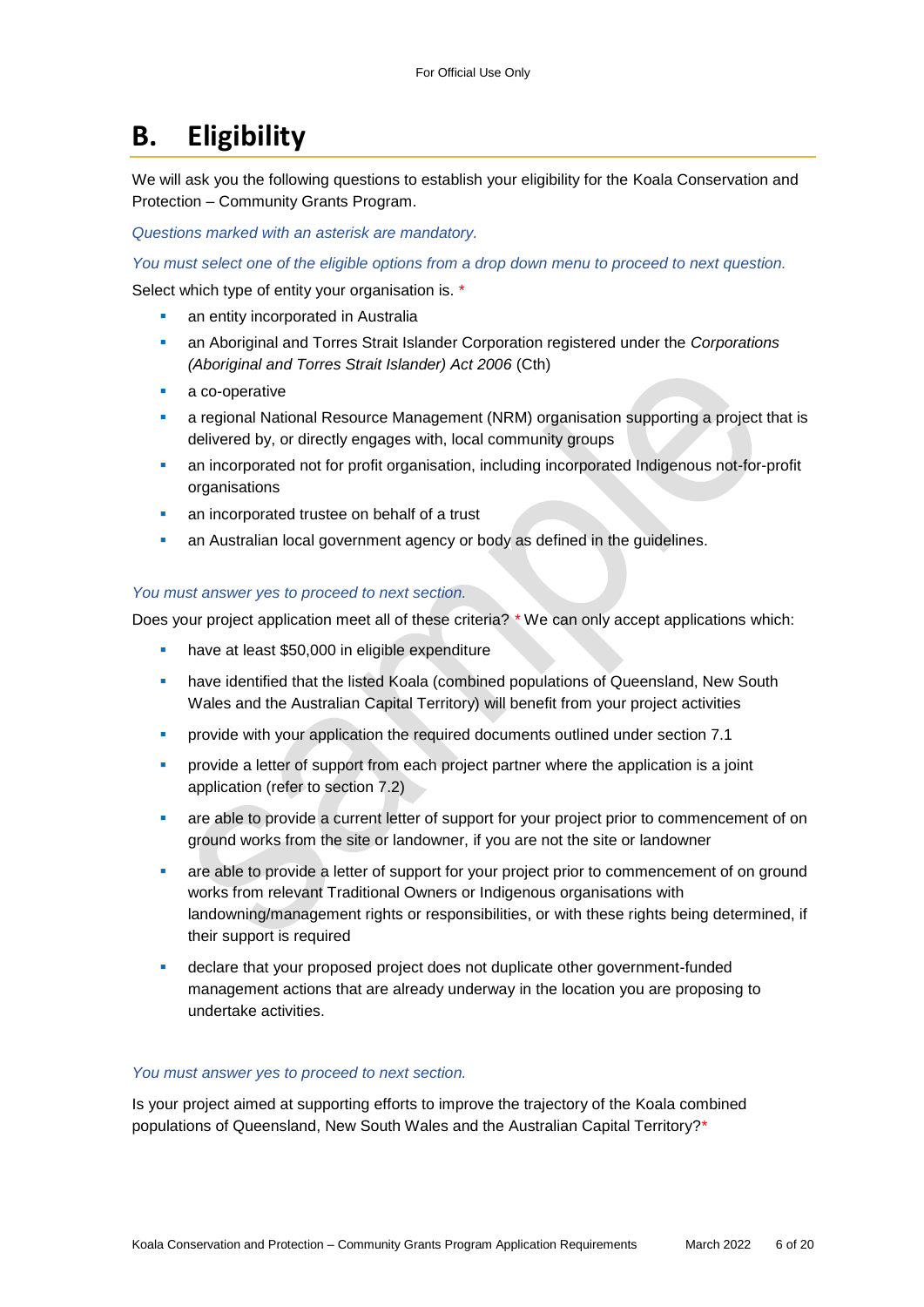# **C. Applicant address**

### **C.1. Applicant street address**

You must provide your street address*\**

*When you start typing the address in the field you can select the correct one from the drop down list that appears. If it is not there you can enter manually.*

### **C.2. Applicant postal address**

You must provide your postal address*\**

*When you start typing the address in the field you can select the correct one from the drop down list that appears. If it is not there you can enter manually.*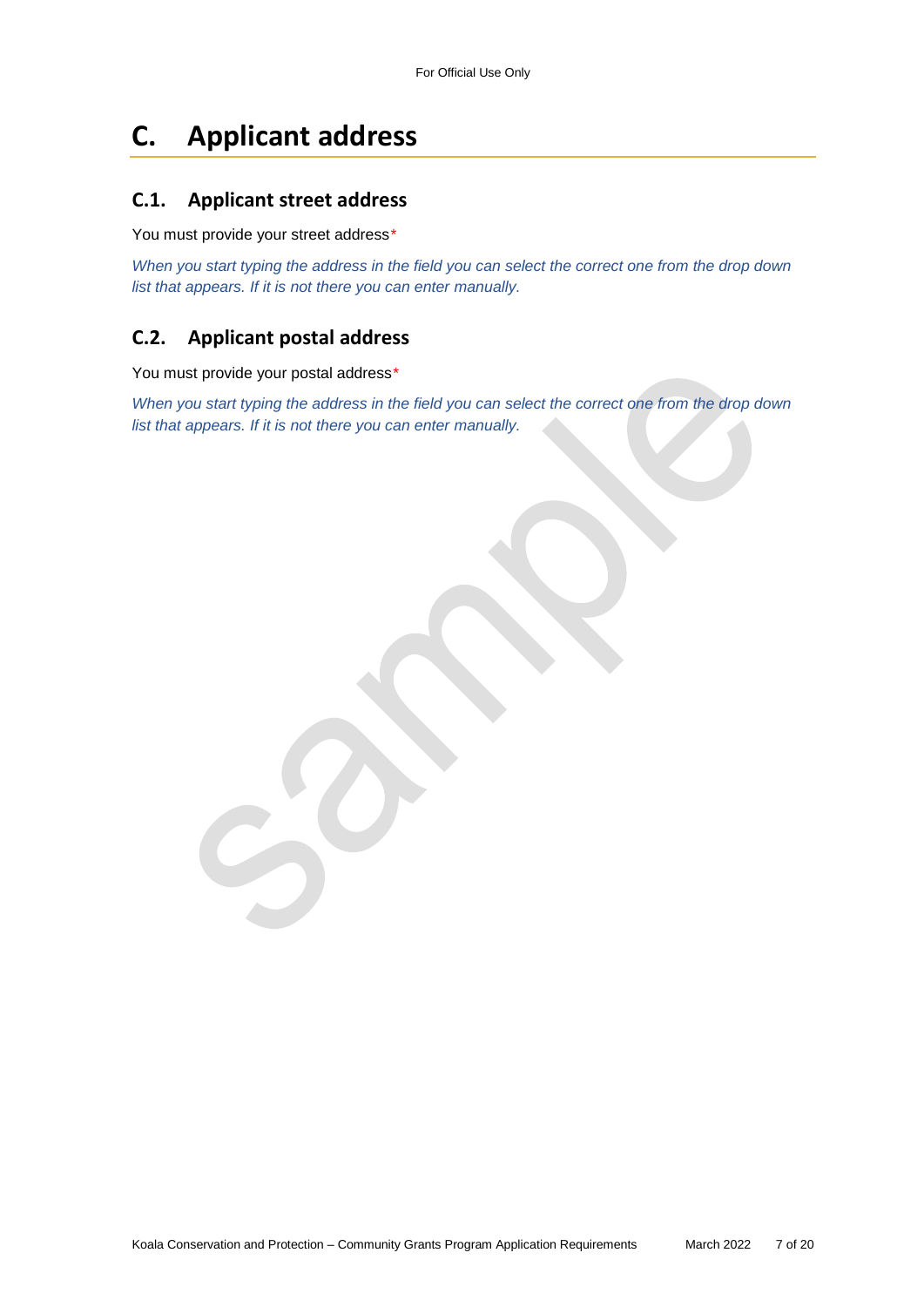## **D. About your organisation**

*We collect the following data from all applicants across all grant programs. We use this data to better understand your organisation and to help us develop better policies and programs.*

### **D.1. Indigenous organisation**

Is your organisation Indigenous owned?

*An organisation is considered Indigenous owned where at least 51% of the organisation's members or proprietors are Indigenous.*

Is your organisation Indigenous controlled?

*An organisation is considered Indigenous controlled where at least 51% of the organisation's board or management committee is Indigenous.*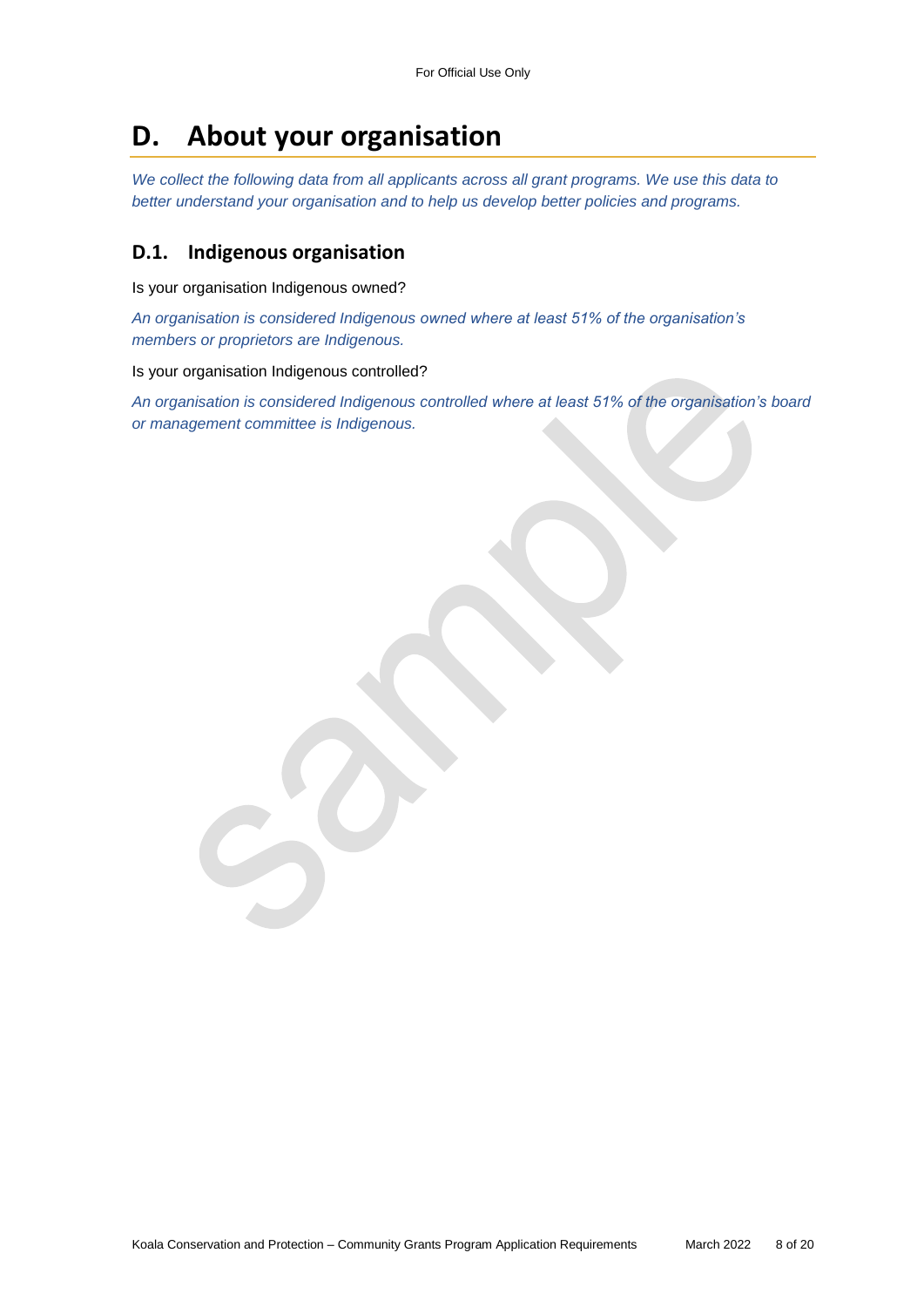## **E. Project information**

On this page you must provide the detailed information about your proposed project. *\**

*If your application is successful, we will publish some grant details on [GrantConnect](https://www.grants.gov.au/) and other government publications. Published details include:*

- *name of the grant recipient*
- *a project title*
- *a brief project description and its intended outcome*
- *amount of grant funding awarded.*

### **E.1. Project title and description**

Provide a project title. *\**

*Your response is limited to 75 characters including spaces and does not support formatting.* 

Provide a brief project description. *\**

*Your response is limited to 750 characters including spaces and does not support formatting.* 

*Ensure your project description focuses on your project's key activities and outcomes. Outline what it is you are going to do and what benefits it will produce.*

#### **E.2. Detailed project description and key activities**

*This information will be included in your grant agreement if your application is successful.*

Provide a detailed description of your project including the project scope and key activities. *\**

*Your response is limited to 5000 characters including spaces and does not support formatting.* 

You must also provide a project plan which you should attach later in your application. Refer to the grant opportunity guidelines for the requirements of the project plan. *\**

### **E.3. Project activities**

To be eligible your project should include eligible activities. Select those that are relevant (can be more than one):*\**

- activities that improve the extent, quality and connectivity of the listed Koala's habitat
- coordinated threat management across the landscapes such as weed and pest control that provides a demonstrable reduction in pressure on the listed Koala and its habitat
- environmental restoration and protection across areas that support the listed Koala
- ex-situ healthcare facilities and treatment for the listed Koala
- applied research, that includes on-ground interventions such as trialling new Koala protection devices or threat abatement techniques
- activities that improve knowledge of listed Koala populations and their health, such as citizen science projects
- activities that improve health outcomes and care facilities for listed Koala/ Koala populations
- activities as part of community and school education programs that accompany an on-ground activity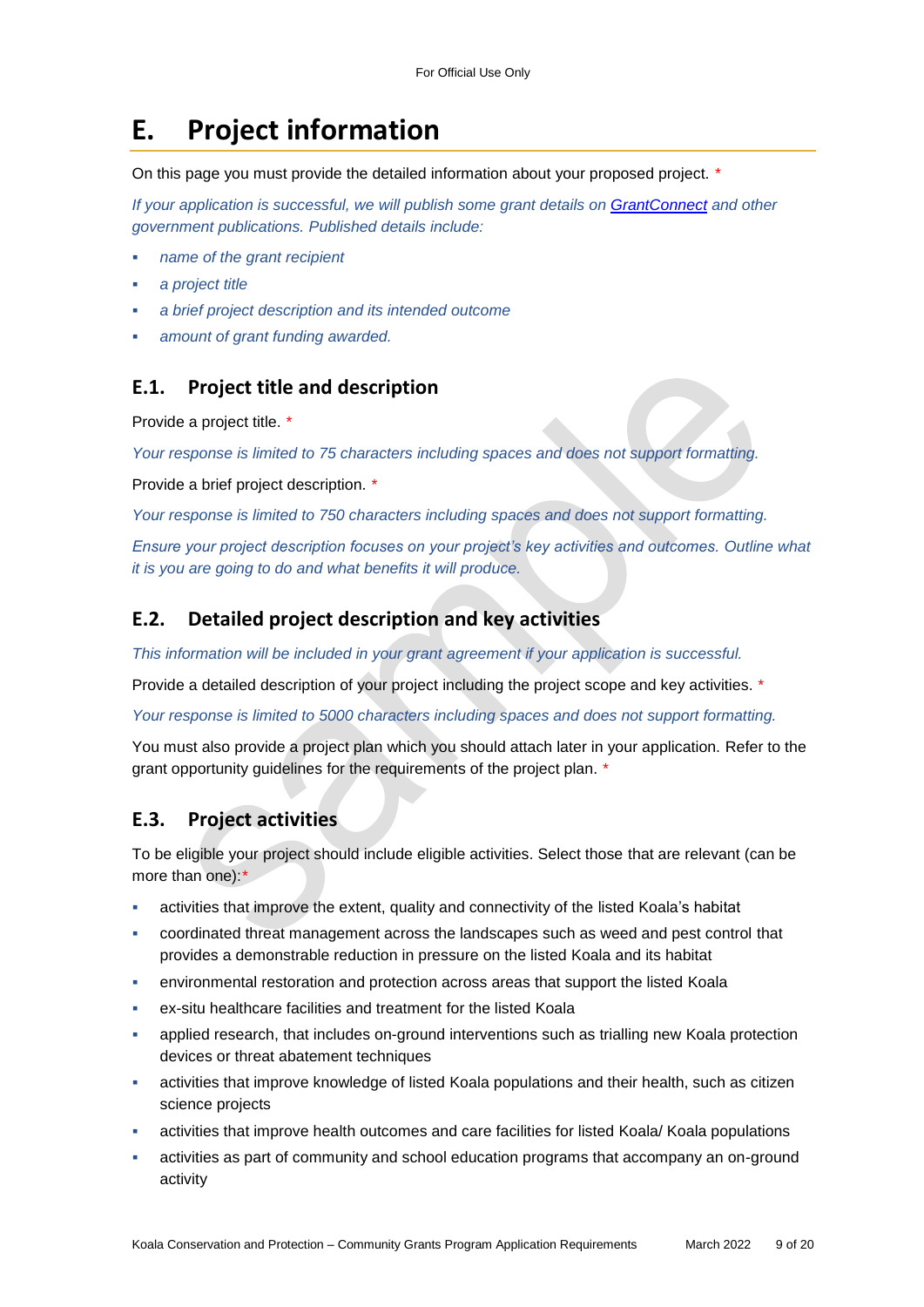- activities that promote the protection and recovery of the listed Koala
- activities that encourage the participation of Indigenous people in the program

### **E.4. Project outcomes**

*This information will be included in your grant agreement if your application is successful.*

Provide a summary of the expected project outcomes. *\**

*Your response is limited to 5000 characters including spaces and does not support formatting.*

### **E.5. Project duration**

*Your project must be completed in line with the dates provided in the grant opportunity guidelines.*

- Estimated project start date*\**
- Estimated project end date*\**
- Estimated project length (in months) *\**

*Your project must be completed by 30 April 2024.*

### **E.6. Project milestones**

You must breakdown your project into milestones. You should include the key activities occurring at each milestone. The start date of milestone 1 is the expected project start date. The end date of your last milestone activity will be the project end date. You will be required to complete the following fields. You can add up to ten milestones. *\**

*The milestone start and end dates must be between the project start and end dates.* 

Milestone title

*Your response is limited to 100 characters including spaces and does not support formatting.*

**Description** 

*Your response is limited to 750 characters including spaces and does not support formatting.*

- Estimated start date
- Estimated end date

### **E.7. Project location**

You must provide the address where your project will be undertaken and the estimated percentage of project value expected to be undertaken at that site. If you have multiple sites you must add the address of each site. *\**

*A project site must be a street address. Do not provide a postal address, institution or building*  name. Projects must be located in Queensland, New South Wales and the Australian Capital *Territory (with the exception of ex-situ healthcare facilities and treatments).* 

- Project site address
- Estimated percentage of project value expected to be undertaken at site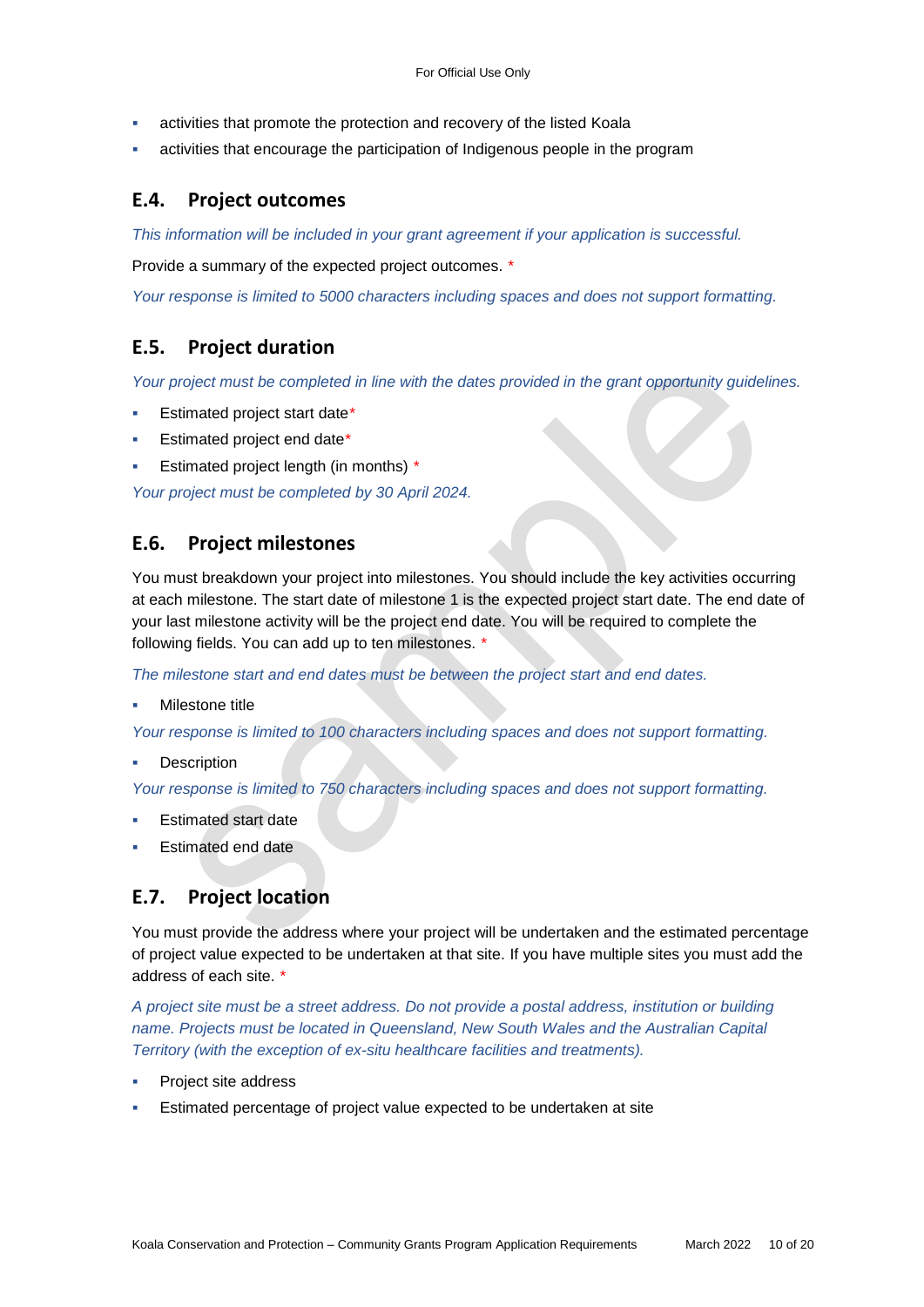### **E.8. Mapping Tool**

You must use the [mapping tool](https://www.environment.gov.au/apps/erin/grant_mapper/grant_mapper.html?formCode=TSSAPPS&mapTitle=Threatened%20Species%20Strategy%20Action%20Plan%20-%20Priority%20Species&disableDesc=Y&helpDoc=help/mapping_tool_quick_start_copy.pdf&disableDesc=Y&disableList=Y&displayMapUrl=Y&layers=ags%7CProtected%20Areas-Terrestrial%7Chttps://www.environment.gov.au/mapping/rest/services/ogc_services/capad/MapServer%7Coff%7Con,ags%7CProtected%20Areas-Marine%7Chttps://www.environment.gov.au/mapping/rest/services/ogc_services/CAPAD_MARINE/MapServer%7Coff%7Con,ags%7CNVIS%20Major%20Vegetation%20Groups%7Chttps://www.environment.gov.au/mapping/rest/services/ogc_services/NVIS_ext_mvg/MapServer%7Coff%7Con) to draw (or upload) one or more shapes (polygons) to reflect the location of your project activities. *\**

Follow the instructions in the user guide to complete your project mapping noting:

- the mapping tool will open in a new browser tab
- save your application form prior to completing the mapping tool to avoid losing your content
- Be as accurate as you can and focus on the area(s) of on-ground activity
- your map polygon(s) are not automatically linked to your application. To link them to your application, you need to click the 'Save Mapping' button and then copy the generated mapping link using the blue "Copy" button and paste this into the text entry box below. We recommend you keep a copy of this mapping link for your own reference. Note that this link is not what is displayed in your browser address bar
- once you have saved your mapping, you will need this generated mapping link to return to your mapping to make further edits. Using the link above will open a new, empty map
- to return to this application form, click on 'Save Mapping' in the mapping tool and then click the browser tab for your application form

Have you completed the mapping tool?

### **E.9. Disclosure of financial penalties**

Have any of your board members, management or persons of authority been subject to any pecuniary penalty, whether civil, criminal or administrative, imposed by a Commonwealth, state, or territory court or a Commonwealth, state, or territory entity? *\**

If yes, provide details of the penalty.

*Your response is limited to 750 characters including spaces and does not support formatting.*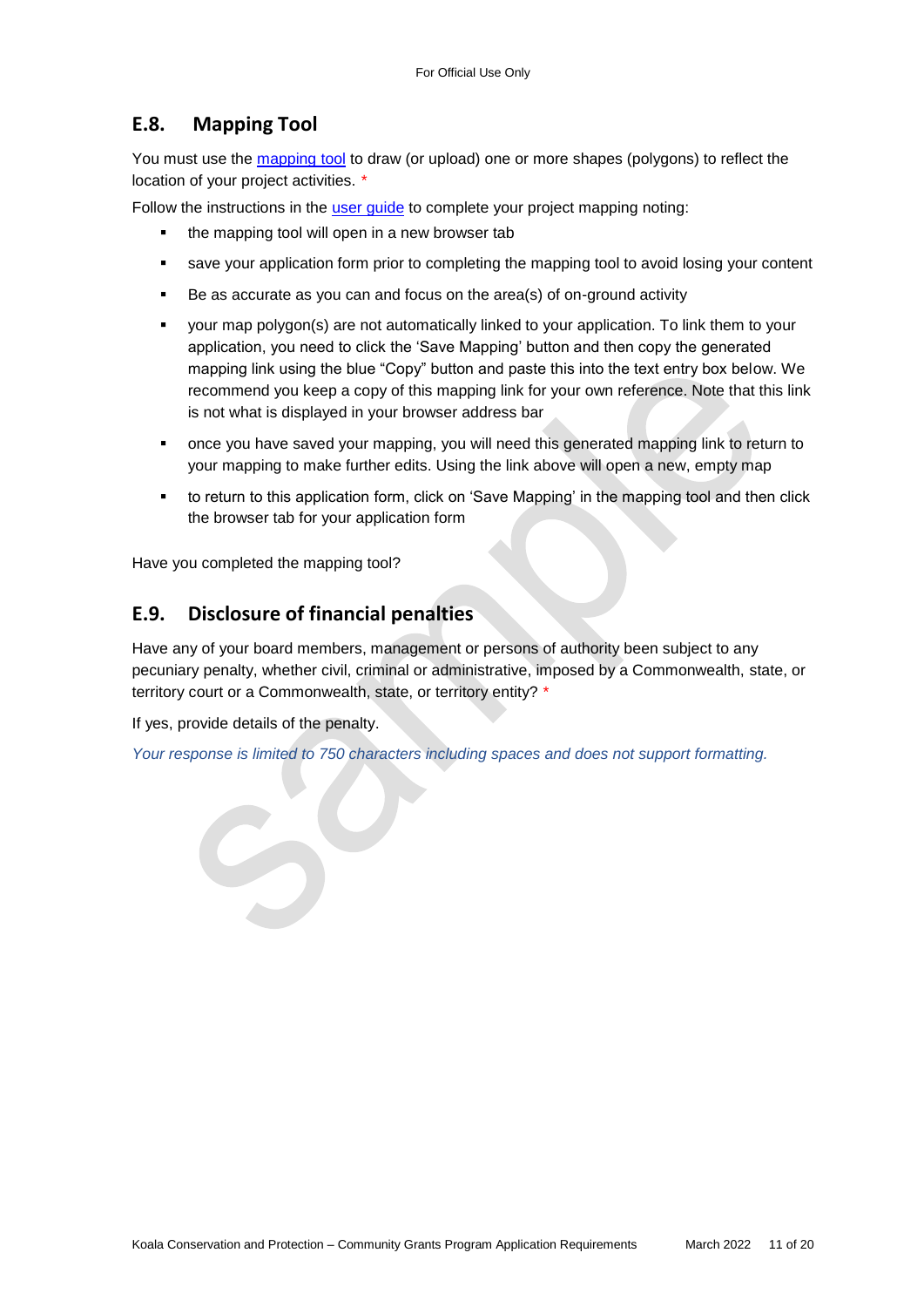# **F. Project budget**

### **F.1. Project budget summary**

Provide a summary of your eligible project expenditure over the life of the project. *\**

*If you are registered for GST, enter the GST exclusive amount. If you are not registered for GST, enter the GST inclusive amount. We only provide grant funding based on eligible expenditure. Refer to the guidelines for guidance on eligible expenditure.*

*The minimum project expenditure for this grant opportunity is \$50,000*

*You will also be required to attach a detailed project budget later in the application form. Refer to the grant opportunity guidelines for the requirements of the budget.*

| Type of expenditure | <b>Head of expenditure</b>                                                                                                             | <b>Financial Year</b> | <b>Cost</b>               |
|---------------------|----------------------------------------------------------------------------------------------------------------------------------------|-----------------------|---------------------------|
| Project expenditure |                                                                                                                                        |                       |                           |
|                     | Equipment and supplies<br>purchase or hire                                                                                             |                       |                           |
|                     |                                                                                                                                        | 2022/23               | $\sqrt{2}$                |
|                     |                                                                                                                                        | 2023/24               | \$                        |
|                     | Labour                                                                                                                                 |                       |                           |
|                     |                                                                                                                                        | 2022/23               | $\boldsymbol{\mathsf{S}}$ |
|                     |                                                                                                                                        | 2023/24               | \$                        |
|                     | <b>Building modifications</b><br>(where you own the<br>modified asset and the<br>modification is required<br>to undertake the project) |                       |                           |
|                     |                                                                                                                                        | 2022/23               | \$                        |
|                     |                                                                                                                                        | 2023/24               | \$                        |
|                     | Training                                                                                                                               |                       |                           |
|                     |                                                                                                                                        | 2022/23               | \$                        |
|                     |                                                                                                                                        | 2023/24               | \$                        |
|                     | Contract                                                                                                                               |                       |                           |
|                     |                                                                                                                                        | 2022/23               | \$                        |
|                     |                                                                                                                                        | 2023/24               | \$                        |
|                     | Domestic travel                                                                                                                        |                       |                           |
|                     |                                                                                                                                        | 2022/23               | \$                        |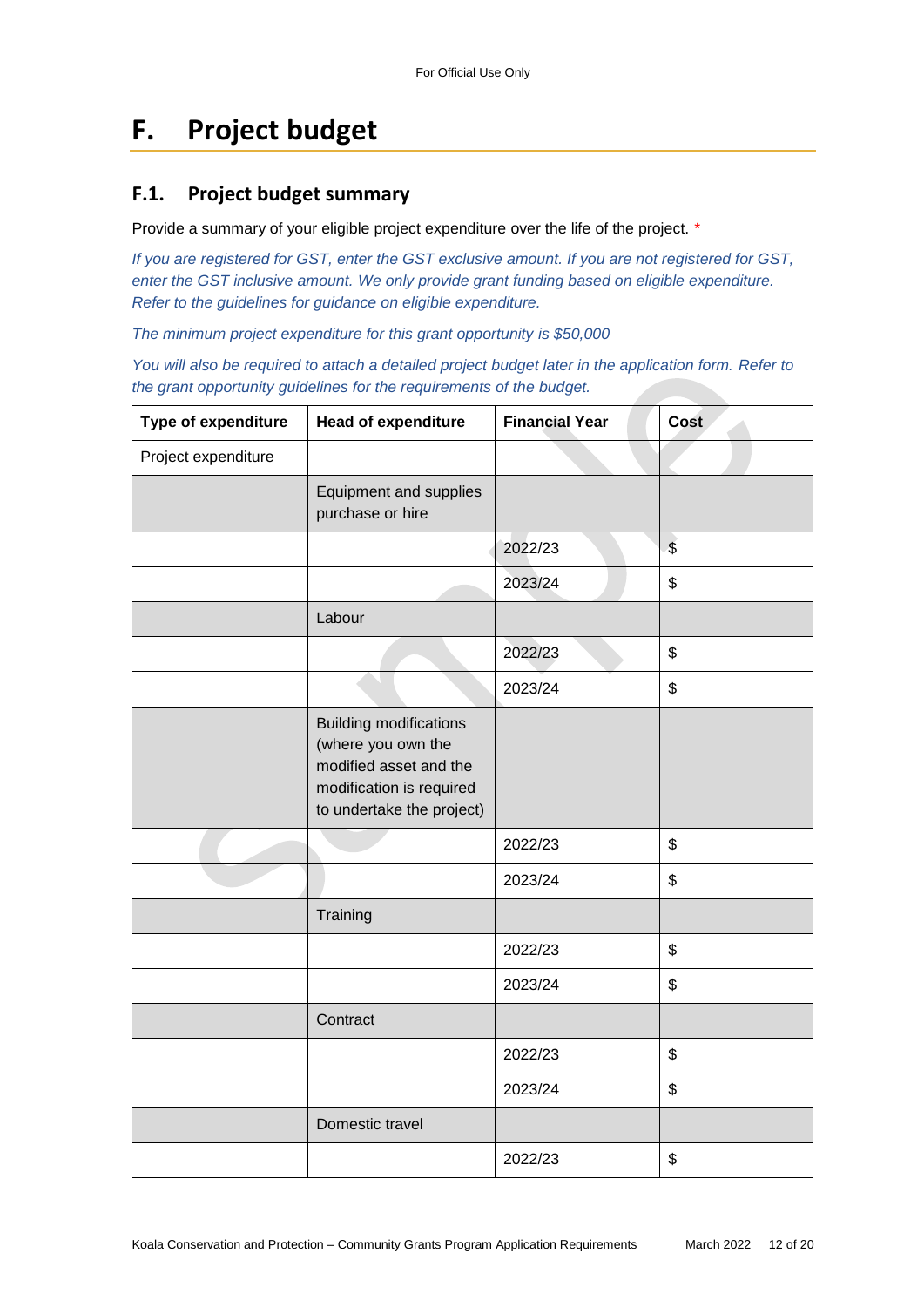|           |                                                                                          | 2023/24 | \$                      |
|-----------|------------------------------------------------------------------------------------------|---------|-------------------------|
|           | <b>Materials</b>                                                                         |         |                         |
|           |                                                                                          | 2022/23 | \$                      |
|           |                                                                                          | 2023/24 | \$                      |
|           | Costs managing<br><b>Traditional Owner and</b><br>local communications<br>collaborations |         |                         |
|           |                                                                                          | 2022/23 | $\frac{1}{2}$           |
|           |                                                                                          | 2023/24 | \$                      |
|           | Regulatory and planning<br>costs                                                         |         |                         |
|           |                                                                                          | 2022/23 | $\sqrt[6]{\frac{1}{2}}$ |
|           |                                                                                          | 2023/24 | \$                      |
|           | Administrative support<br>and overheads                                                  |         |                         |
|           |                                                                                          | 2022/23 | \$                      |
|           |                                                                                          | 2023/24 | \$                      |
|           | Regulatory approvals<br>costs                                                            |         |                         |
|           |                                                                                          | 2022/23 | \$                      |
|           |                                                                                          | 2023/24 | \$                      |
|           | Reporting on project<br>outcomes                                                         |         |                         |
|           |                                                                                          | 2022/23 | \$                      |
|           |                                                                                          | 2023/24 | \$                      |
|           | Contingency costs (max<br>of 10% on actual costs<br>incurred)                            |         |                         |
|           |                                                                                          | 2022/23 | \$                      |
|           |                                                                                          | 2023/24 | \$                      |
| Sub-Total |                                                                                          | 2022/23 | \$                      |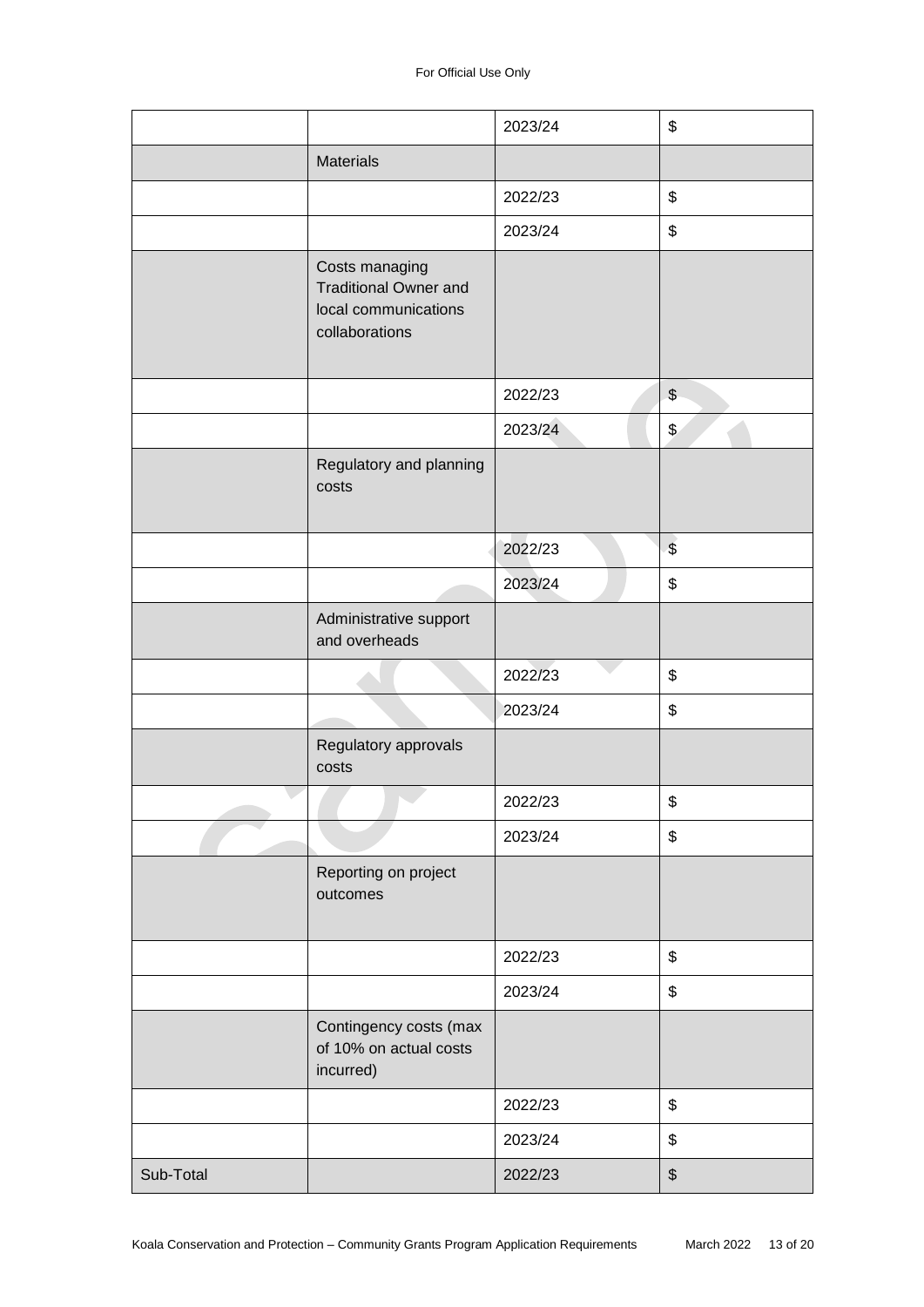| Sub-Total | 2023/24 | $\sqrt{ }$<br>w    |
|-----------|---------|--------------------|
| Total     |         | $\sqrt{2}$<br>- JJ |

### **F.2. Source of funding**

In this section you must provide details of how you will fund the project. *\**

*The total of all sources of funding, should be equal to your total project expenditure in the section above. While in-kind contributions are encouraged, they are not deemed eligible expenditure under this grant opportunity. Sources of funding include:*

- *grant amount sought*
- *your contribution*
- *other contributions as allowed in the grant opportunity guidelines*

### **F.3. Grant amount sought**

You must enter the amount of grant funding you are requesting. We will add GST to this where applicable. *\**

*The minimum grant amount under this grant opportunity is \$50,000. The maximum grant amount under this grant opportunity is \$200,000. Please note that while in-kind contributions are encouraged, they are not deemed eligible expenditure under this grant opportunity.*

### **F.4. Contributions**

You will need to provide the following information for all other sources of funding (where applicable)

- Name of contributor
- Type of contributor

*Contributors are divided into the following types*

- o *Your contribution*
- o *Other non-Commonwealth government grants*
- o *Other non-government contribution*
- Value of contribution
- Date due of contribution
- **Description**

*You may need to provide details around whether your contribution is sourced from bank loans, equity or cash flow etc.* 

*Where you are receiving other government funding you will need to provide details.*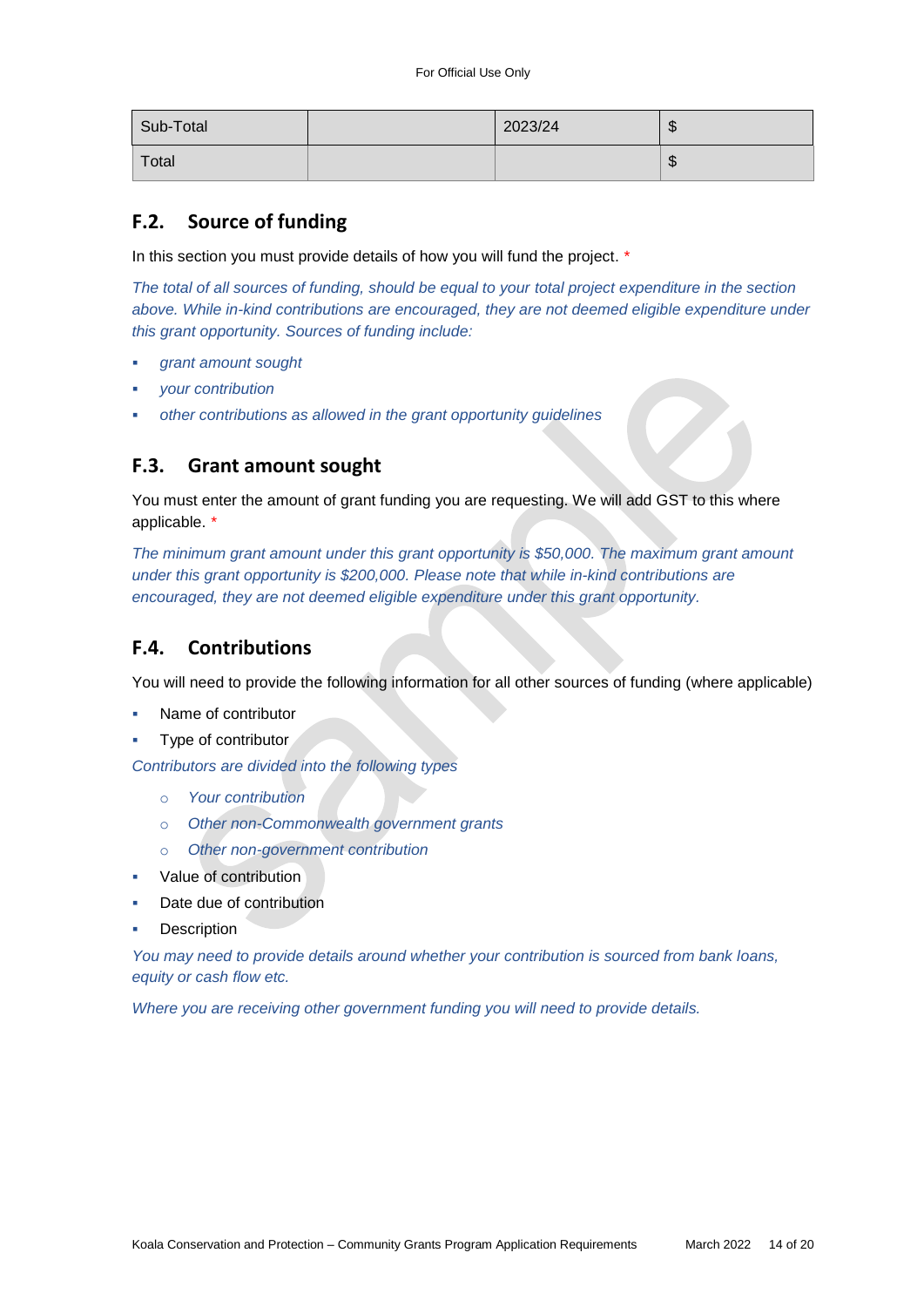## **G. Assessment criteria**

We will assess your application based on the weighting given to each criterion and against the indicators listed beneath each criterion. We will only consider funding applications that score at least 50 per cent against each criterion as these represent best value for money.

*The amount of detail and supporting evidence you provide should be commensurate with the project size, complexity and grant amount requested. You should define, quantify and provide evidence to support your answers.*

### **G.1. Assessment criterion 1 (50 points)**

*Your response is limited to 5000 characters including spaces and does not support formatting.* 

#### **Project alignment with program objectives***\**

You should demonstrate this by identifying

- how your project will support effective on-ground recovery and protection activities that contribute to the intended program outcomes listed in section 2.1.
- how your project activities are consistent with Approved Koala Conservation Advice and/or threat abatement plan or other strong evidence (for example, primary research such as published scientific papers, state government guidelines, or best practice and local restoration and revegetation guidelines for Koala habitat where they exist)
- the relationship of the project activities to other relevant Koala conservation and management actions underway
- how any Koala monitoring outputs will or can be incorporated in broader reporting of recovery, such as the National Koala Monitoring Program (NKMP) or the Atlas of Living Australia
- any additional or indirect benefits of your project activity, including for other nationally-listed threatened species.

### **G.2. Assessment criterion 2 (50 points)**

*Your response is limited to 5000 characters including spaces and does not support formatting.* 

#### **Your capacity, capability and resources to deliver the project***\**

You should demonstrate this by identifying

- your track record in managing similar projects and your access to personnel with the right skills and experience including management and technical staff
- your plan to manage the project including scope, implementation methodology, timeframes, budget and identification and assessment of project delivery risks
- how you will monitor and measure the success of your project
- any additional investment that your project will leverage, such as cash or in-kind support that will enhance the achievement of intended outcomes
- your access, or future access, to any required land, infrastructure, capital equipment, technology, and regulatory or other approvals
- your capacity and commitment to manage the project sites where on-ground activity has occurred to sustain the project outcomes, beyond the term of this grant.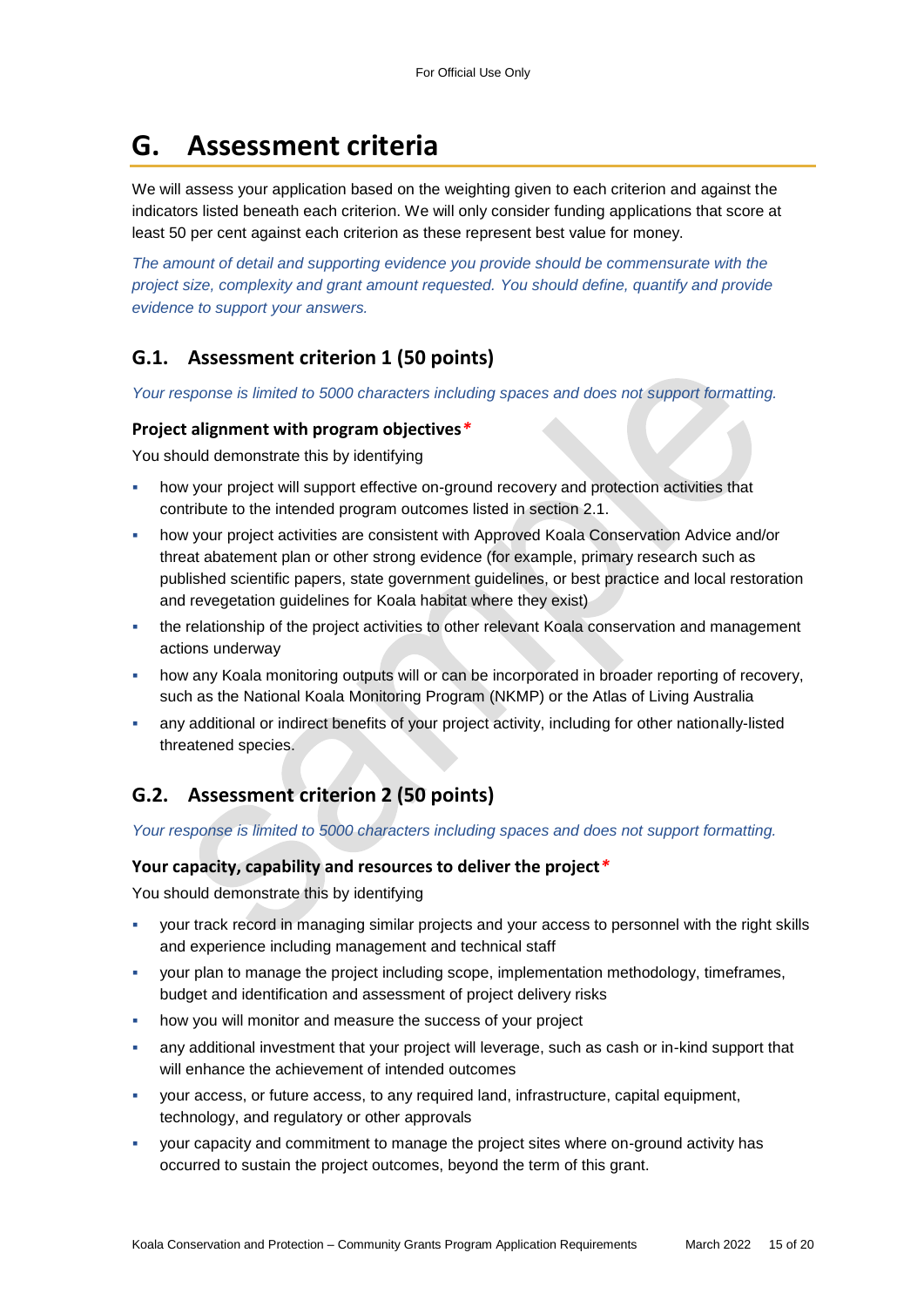# **H. Project partners**

You must provide details about your project partners (where applicable).

*For details about project partner contributions refer to the grant opportunity guidelines.*

You must provide

- Australian Business Number (ABN)
- Other registration number where applicable
- Business address
- Postal address
- Contact details
- Project partner letter of support attached. Letter to include details of partner contributions.

### **I. Bank account details**

### **I.1. Bank account details**

If your application is successful we will need to set up a payment process to pay your grant. We need your bank account details to do this. If your application is not successful we will not process these details. *\**

*We can only pay grant funding to the applicant organisation, who if successful will be party to a grant agreement with the Commonwealth. You must provide bank account details for this organisation.*

### **I.2. Account details**

Account name

**BSB** 

Account number

### **I.3. Payment contact**

Given name

Family name

Email address

Phone number

# **J. Application finalisation**

You must answer the following questions and add any supporting documentation required.

### **J.1. Conflict of interest**

Do you have any perceived or existing conflicts of interest to declare? *\**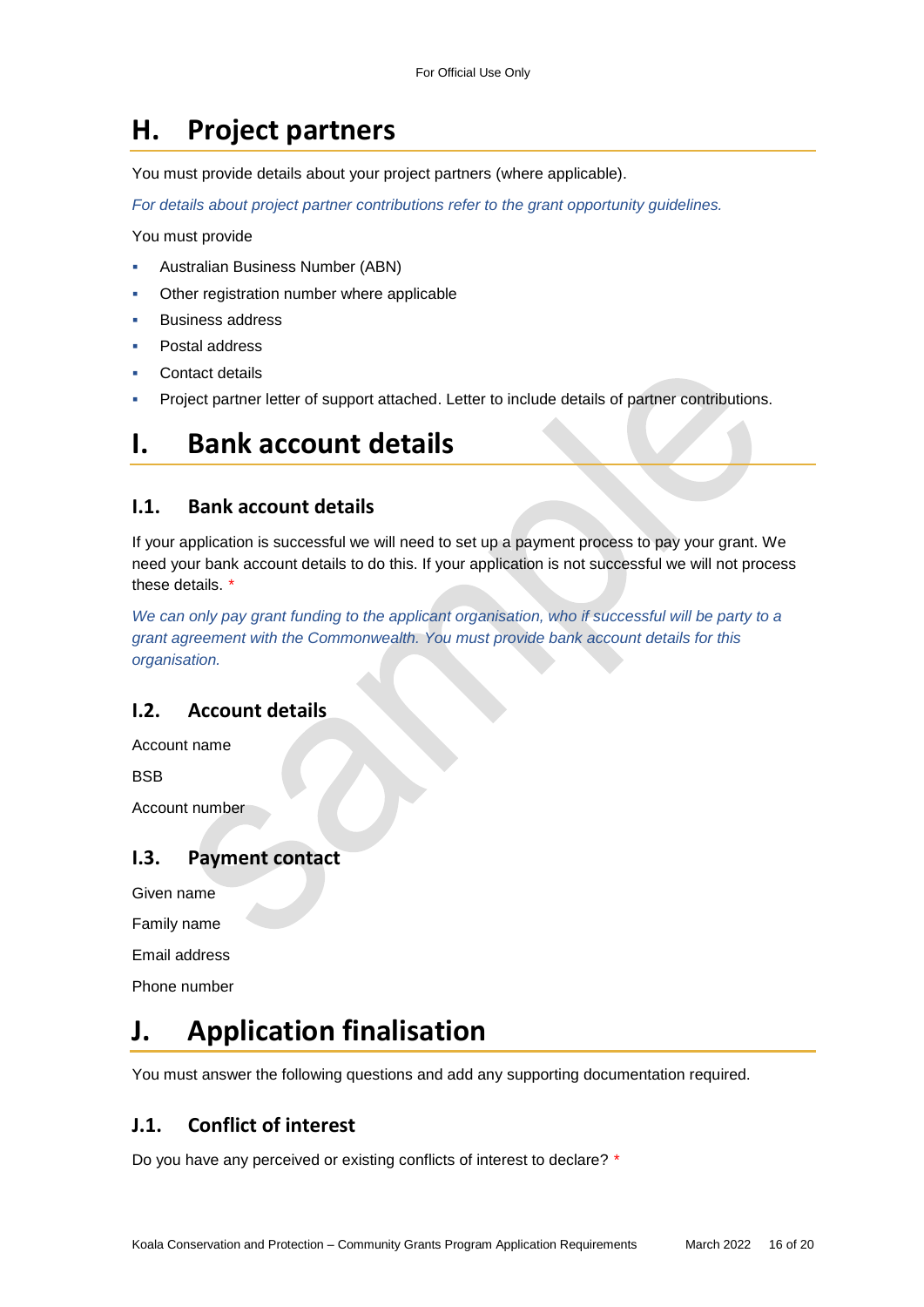*Refer to the grant opportunity guidelines for further information on your conflict of interest responsibilities.*

If yes, describe the perceived or existing conflicts of interest.

*Your response is limited to 750 characters including spaces and does not support formatting.*

If yes, describe how you anticipate managing this conflict.

*Your response is limited to 750 characters including spaces and does not support formatting.*

### **J.2. Program feedback**

How did you hear about the grant opportunity?

*You may select from a drop-down menu.* 

### **J.3. Additional information**

You must attach the following supporting documentation. You should only attach documents we have requested or you have referred to in your application.

*The total of all attachments cannot exceed 20 MB.* 

*Individual files must be smaller than 2.0mb, and be one of the following types:doc, docx, rtf, pdf, xls, xlsx, csv, jpg, jpeg, png, gif.*

*Filenames should only include letters or numbers and should be fewer than 40 characters.* 

Project Plan*\**

*You must attach a project plan that reflects the locations and project activities you will undertake including details of project partners, collaborations and partnerships (if there are any)* 

#### Project Budget*\**

*You must attach a detailed budget that reflects the expenditure listed in your project budget summary*

- Trust Deed (if you are an incorporated trustee applying on behalf of a trust)
- Declaration that your proposed project does not duplicate other government-funded management actions that are already underway in the location you are proposing to undertake activities
- Letter of support from each project partner where the application is a joint application (refer to section 7.2 of the guidelines)
- Letter of support for your project from the site or land owner, *prior to commencement* of on ground works from the site or landowner, if you are not the site or landowner
- Letter of support for your project *prior to commencement* of on ground works from relevant Traditional Owners or Indigenous organisations with landowning/management rights or responsibilities, or with these rights being determined, if their support is required.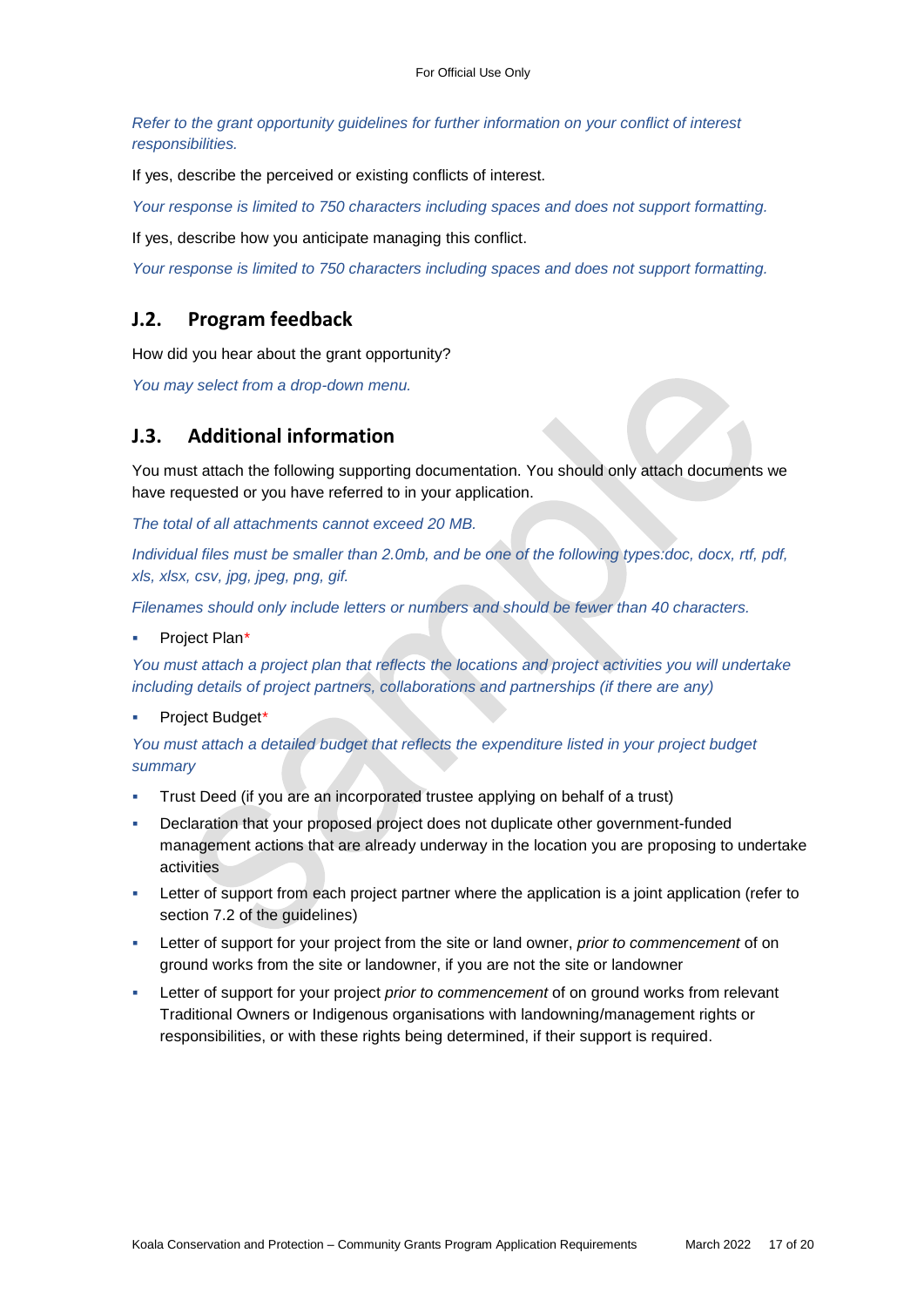## **K. Primary contact**

You must provide the details of a primary contact for your application. *\**

*The primary contact is the person authorised to act on behalf of the applicant. We consider them our primary contact point for all aspects of this application. We will send all email correspondence to this person. If these details change, you must inform us as soon as possible so automated emails can be redirected. The details include:*

- Given name
- **Family name**
- Position title
- Email address
- Phone number
- Mobile number
- Primary address

Koala Conservation and Protection – Community Grants Program Application Requirements March 2022 18 of 20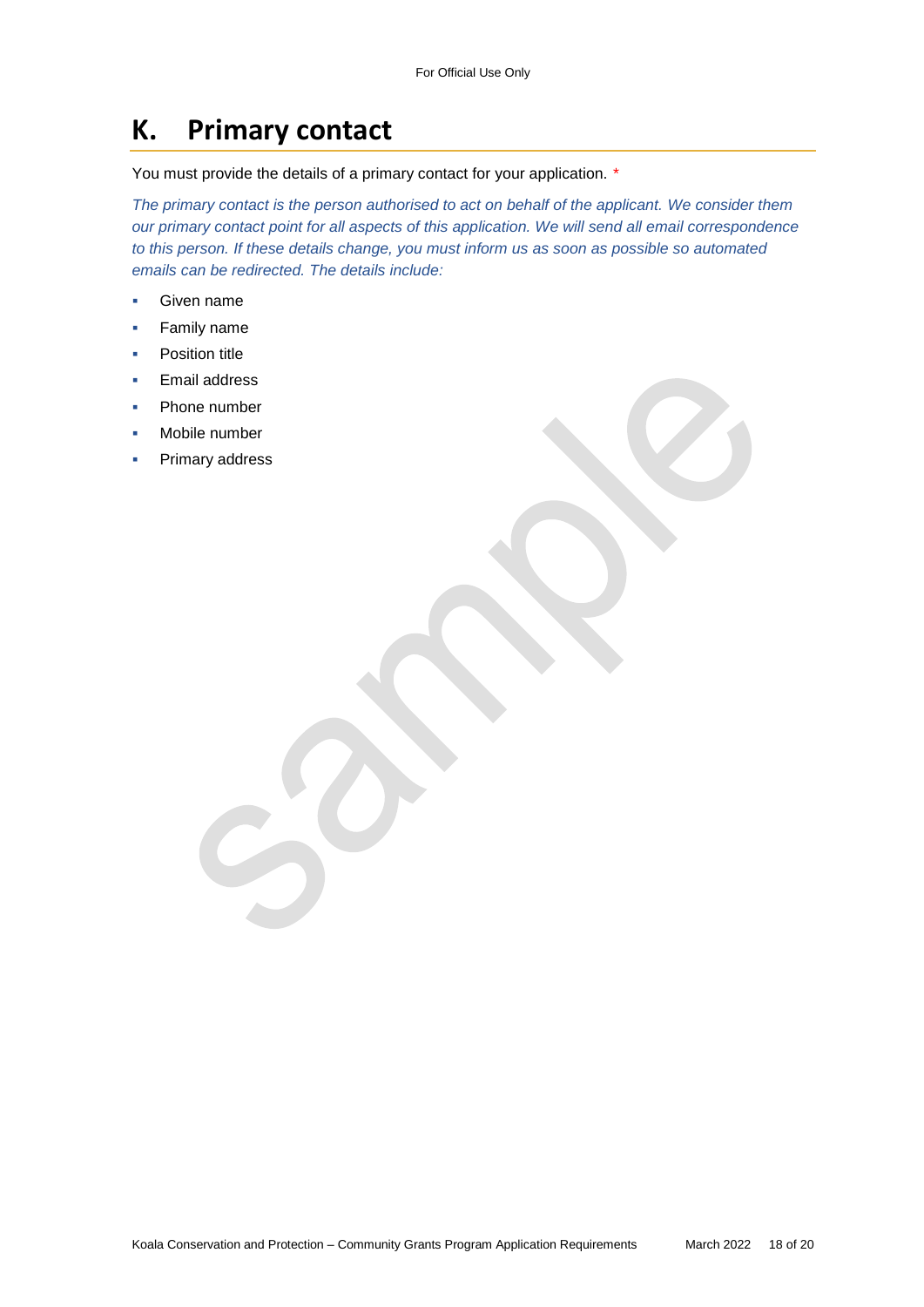# **L. Application declaration**

In order to submit your application you will be required to agree to the following declaration. *\**

### **L.1. Privacy and confidentiality provisions**

I acknowledge that this is an Australian Government program and that the Department of Industry, Science, Energy and Resources (the department) will use the information I provide in accordance with the following:

- [Australian Government Public Data Policy Statement](https://www.pmc.gov.au/sites/default/files/publications/aust_govt_public_data_policy_statement_1.pdf)
- [Commonwealth Grants Rules and Guidelines](https://www.finance.gov.au/government/commonwealth-grants/commonwealth-grants-rules-guidelines)
- grant opportunity guidelines
- applicable Australian laws.

Accordingly, I understand that the department may share my personal information provided in this application within this department and other government agencies:

a. for purposes directly related to administering the program, including governance, research and the distribution of funds to successful applicants

b. to facilitate research, assessment, monitoring and analysis of other programs and activities unless otherwise prohibited by law.

I understand that where I am successful in obtaining a grant, the financial information that I provide for the purposes of payment will be accessible to departmental staff to enable payments to be made through the department's accounts payable software system.

I understand that information that is deemed 'confidential' in accordance with the grant opportunity guidelines may also be shared for a relevant Commonwealth purpose.

The department will publish information on individual grants in the public domain, including on the department's website, unless otherwise prohibited by law.

### **L.2. Applicant declaration**

I declare that I have read and understood the grant opportunity guidelines, including the grant agreement, privacy, confidentiality and disclosure provisions.

I declare that the proposed project outlined in this application and any associated expenditure has been endorsed by the applicant's board/ management committee or person with authority to commit the applicant to this project.

I declare that the applicant will comply with, and require that its subcontractors and independent contractors comply with, all applicable laws.

I declare that the applicant and any project partners are not listed on the [National Redress Scheme](https://www.nationalredress.gov.au/institutions/institutions-have-not-yet-joined) list of institutions, where sexual abuse has occurred, that have not joined or signified their intent to join the Scheme.

I declare that the applicant is not named by the [Workplace Gender Equality Agency](https://www.wgea.gov.au/what-we-do/compliance-reporting/non-compliant-list) as an organisation that has not complied with the *Workplace Gender Equality Act 2012*.

I declare that the information contained in this application together with any statement provided is, to the best of my knowledge, accurate, complete and not misleading and that I understand that